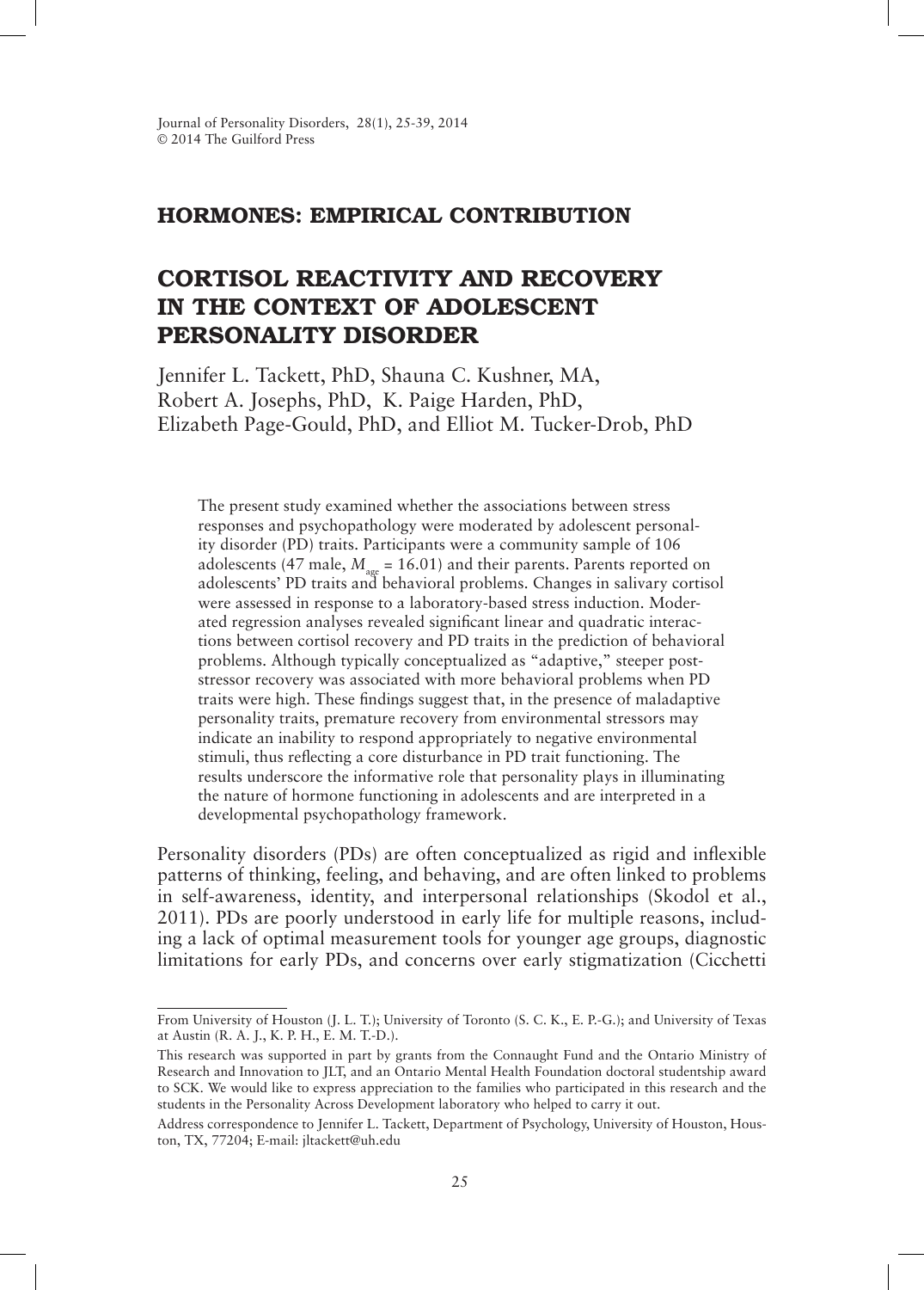& Crick, 2009; Tackett, Balsis, Krueger, & Oltmanns, 2009). Despite these difficulties, empirical research has recently been converging on the understanding that PD characteristics do indeed emerge before adulthood, that youth PD traits share overarching characteristics with adult PD traits, and that youth PD constructs demonstrate reliability of measurement and stability over time that is comparable to what is seen in adult samples (Cicchetti & Crick, 2009; Ferguson, 2010; Tackett et al., 2009). The similarities between PD traits in youth and adults support the validity of PD research in early life. The present study examines the interplay between stress and adolescent PD characteristics.

# CORTISOL RESPONSE TO STRESS AND MALADAPTATION

Cortisol (CORT) is a steroid hormone that indexes activation of the hypothalamic-pituitary-adrenocortical (HPA) system, an integral system in the human stress response (Gunnar & Quevedo, 2007). Both state (e.g., acute responses to an immediate stressor) and trait (e.g., average levels of circulating CORT) indices of CORT have been implicated as correlates of internalizing and externalizing psychopathology in youth (Adam, Klimes-Dougan, & Gunnar, 2007; Shirtcliff & Essex, 2008), and of PD characteristics in adults (Walter et al., 2008). Multiple systems (e.g., neurobiological, social, and behavioral) involved in stress regulation mature across childhood and adolescence, resulting in differing expectations for CORT profiles with advancing age (Gunnar & Quevedo, 2007). Research on CORT functioning in adolescents has been sparse relative to other developmental periods. Recent work has indicated that adolescents no longer show the CORT hyporesponsivity that is typical in childhood, but rather they begin to show more adultlike responses to acute stressors (Adam et al., 2007; Gunnar & Quevedo, 2007). In rats, HPA activation after exposure to stressors is prolonged in adolescents relative to adults (McCormick & Mathews, 2007; Romeo, Karatsoreos, & McEwen, 2006). Moreover, adolescents who are using oral contraceptives do not show the salivary cortisol response that is observed in adult women who are using oral contraceptives (Bouma, Riese, Ormel, Verhulst, & Odlehinkel, 2009). Thus, there is a need for developmentally specific empirical investigations of HPA activity that highlight specific age groups, such as adolescence. The current study builds on the nascent body of research investigating CORT responses during adolescence and their relationship to psychopathology.

In response to an acute stressor, the HPA axis activates to produce a characteristic spike in peripheral CORT levels in most individuals, which is measurable in saliva within approximately 20 minutes after the onset of the stressor (Dickerson & Kemeny, 2004). Following removal of the acute stressor, CORT levels eventually return to baseline. This pattern of stress response can be indexed by measuring (a) peak levels of CORT following stressor exposure relative to pre-exposure levels (CORT reactivity), and (b) the rate of decrease in CORT levels following stressor removal (CORT recovery; Ramsay & Lewis, 2003). A "normative" CORT response is charac-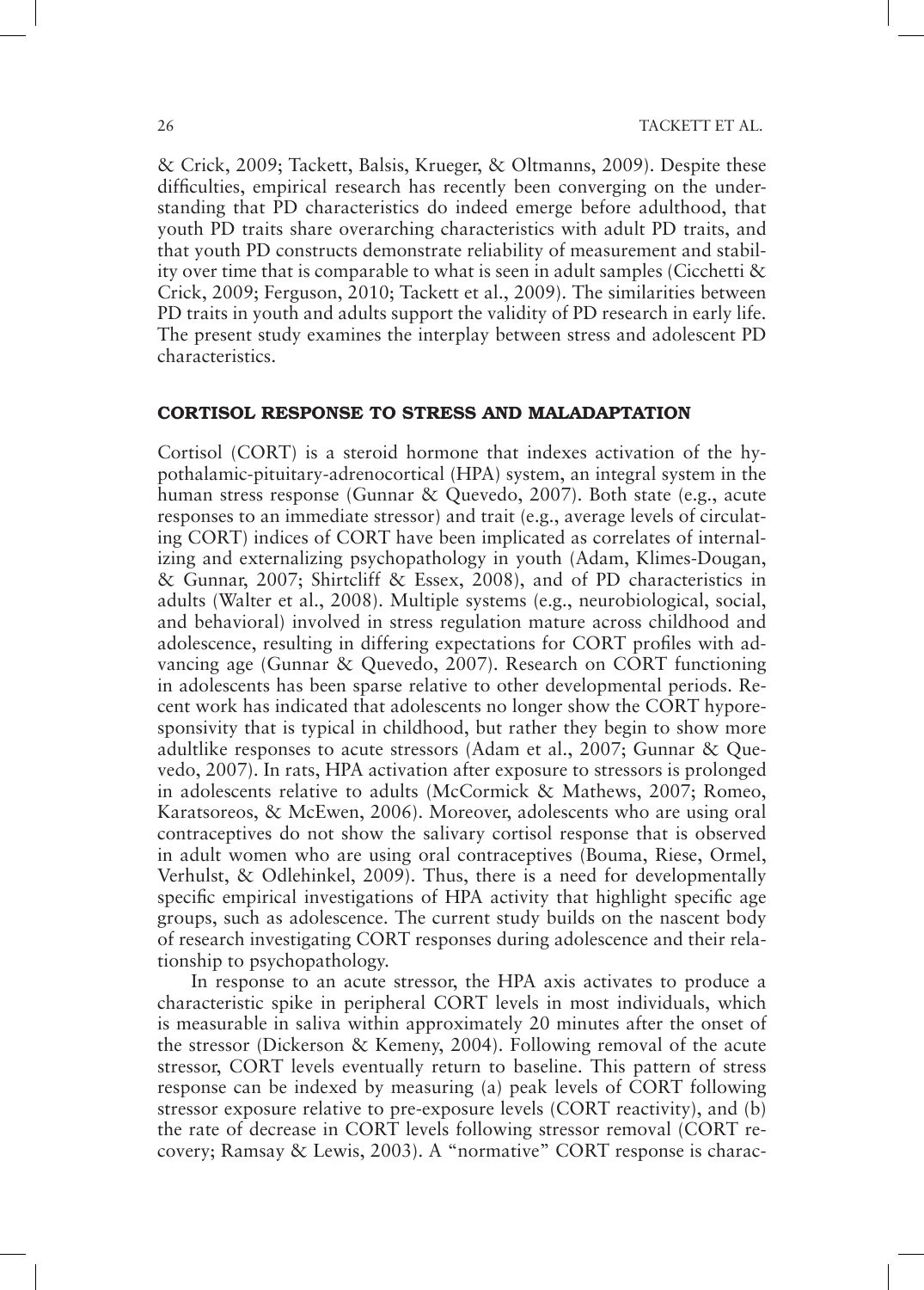terized by a rapid increase in CORT levels upon exposure to a stressor, with a relatively quick return to baseline levels following stressor removal (Adam et al., 2007; Linden, Earle, Gerin, & Christenfeld, 1997). A single-peaked CORT response to an acute stressor paired with rapid return to a prestressor baseline is the prototype of a well-regulated HPA axis and physiological toughening (Dienstbier, 1989; Epel, McEwen, & Ickovics, 1998).

A dysregulated CORT response, typically linked to maladjustment, is marked by atypically high or low CORT reactivity (Granger, Weisz, & Kauneckis, 1994; Gunnar, Wewerka, Frenn, Long, & Griggs, 2009; Klimes-Dougan, Hastings, Granger, Usher, & Zahn-Waxler, 2001) or delayed CORT recovery. Failure to habituate to a stressor (i.e., slow CORT recovery) has specifically been implicated in internalizing problems such as anxiety and depression (Adam et al., 2007; Burke, Davis, Otte, & Mohr, 2005). In addition, youth externalizing problems have been associated with a blunted CORT reactivity profile (atypically low CORT response to a stressor), particularly in the absence of comorbid internalizing problems (Adam et al., 2007; van Goozen et al., 1998). No work to date, however, has examined "adaptive" and "maladaptive" CORT response profiles among youth with varying levels of PD traits. This is the goal in the current investigation.

## THE PRESENT STUDY

Previous research has highlighted the complexity associated with identifying "risky" CORT response profiles, such that risk profiles for CORT functioning often differ across a variety of moderators, including developmental stages and situational contexts (Del Giudice, Ellis, & Shirtcliff, 2011; Gunnar & Quevedo, 2007), which is resonant with a developmental psychopathology framework. Individual differences have been shown to moderate the relationships between patterns of CORT functioning and maladaptive outcomes (e.g., Gunnar, Kryzer, Van Ryzin, & Phillips, 2011; McEwen, 1998; Phillips, Fox, & Gunnar, 2011; Sapolsky, 2005; Shoal, Giancola, & Kirillova, 2003). Personality researchers similarly have argued for the need to consider PD characteristics as potential diatheses against which to examine psychological functioning (Tyrer, 2007). However, it is important to emphasize that disordered personality domains represent different contexts from normal-range personality functioning and thus may highlight different pathways to adaptation and maladaptation. Specifically, core components of PD (e.g. rigidity, lack of insight) may result in PD traits showing differential moderation of hormone profiles than would normal personality traits. The current article is the first empirical study to examine youth PD traits as a potential moderator of the hormone-psychopathology association.

Hypotheses for the present study were formulated using the higher order factor model of the Dimensional Personality Symptom Item Pool (DIPSI; De Clercq, De Fruyt, Van Leeuwen, & Mervielde, 2006; Tackett & De Clercq, 2009), which is an empirically based measure of personality pathology in youth, producing scores on four differentiable dimensions: disagreeableness, emotional instability, introversion, and compulsivity (each of which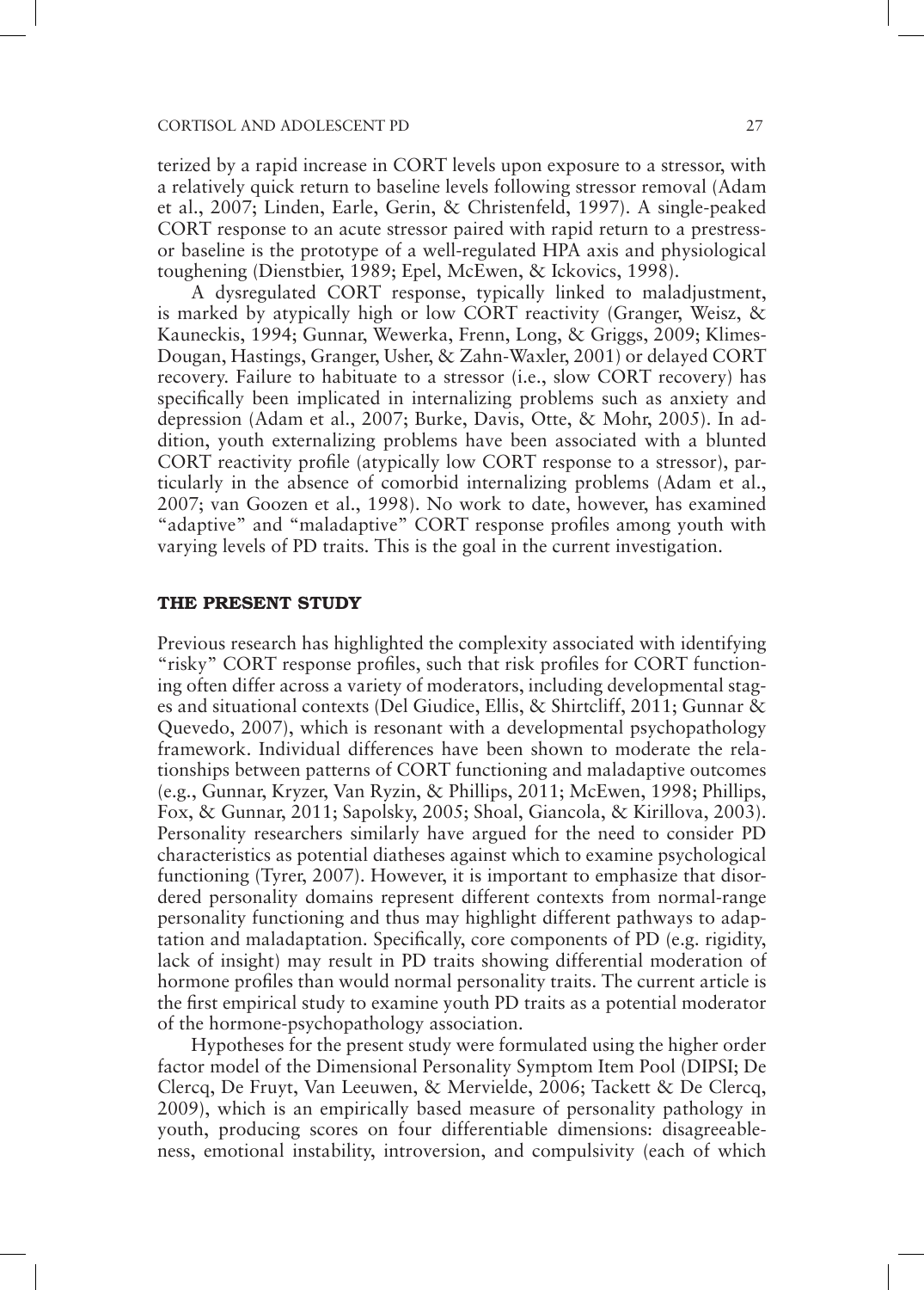is scored in the direction of higher problematic traits). We examine each of these four DIPSI traits as moderators of the association between CORT reactivity, CORT recovery, and psychopathology within a nonclinical adolescent sample. Previously described associations between the DIPSI higher order traits with internalizing (DIPSI emotional instability, introversion, and compulsivity) and externalizing (DIPSI disagreeableness) domains provide a starting point for hypothesis development.

Specific hypotheses were:

*Reactivity:* A blunted peak CORT response will predict psychopathology among adolescents high in disagreeableness, whereas a heightened peak CORT response will predict psychopathology among adolescent high in emotional instability, introversion, and compulsivity.

*Recovery:* A steeper CORT recovery will predict psychopathology among adolescents high in disagreeableness, whereas a more shallow CORT recovery will predict psychopathology among adolescents high in emotional instability, introversion, and compulsivity.

#### METHOD

## SAMPLE

Participants were 106 nonclinical adolescents (47 male, 59 female) aged 12 to 18 years old  $(M = 16.01, SD = 1.29)$  and their parents (96 mothers, 10) fathers). All participants were solicited using a community-based participant pool database and flyers posted throughout an urban community in southern Ontario, Canada. Inclusion/exclusion criteria were fluency in English and an absence of neurodevelopmental disorders, psychotic disorders, and mental retardation in the child. Informed consent was obtained from all participants and their parents. Participants' Tanner stage, obtained using the self-rated Petersen Development Scale (Petersen, Crockett, Richards, & Boxer, 1988), revealed the following pubertal breakdown: 63.2% advanced pubertal, 23.6% postpubertal, 11.3% midpubertal, and 1.9% unknown. The following ethnicity breakdown was reported by parents: 74.5% European, 6.6% Asian, 2.8% African/Caribbean, 0.9% Pacific Islander, and 15.1% Multiracial/Other. Parents reported an average annual household income in the range of 70,001–80,000 Canadian dollars. Most parents had completed a postsecondary degree or diploma (87.7%), 6.6% had partially completed some postsecondary education, and 5.7% had completed high school.

#### MEASURES

*Dimensional Personality Symptom Item Pool (DIPSI).* The DIPSI (De Clercq et al., 2006; Tackett & De Clercq, 2009) is a 172-item parent-report questionnaire measuring personality pathology, which was originally developed with 5- to 15-year-old Belgian youth (De Clercq et al., 2006). Validation data for the English translation suggest excellent psychometric properties (Tackett & De Clercq, 2009). DIPSI items are scored to generate scales for four higher order maladaptive personality dimensions—Disagreeableness,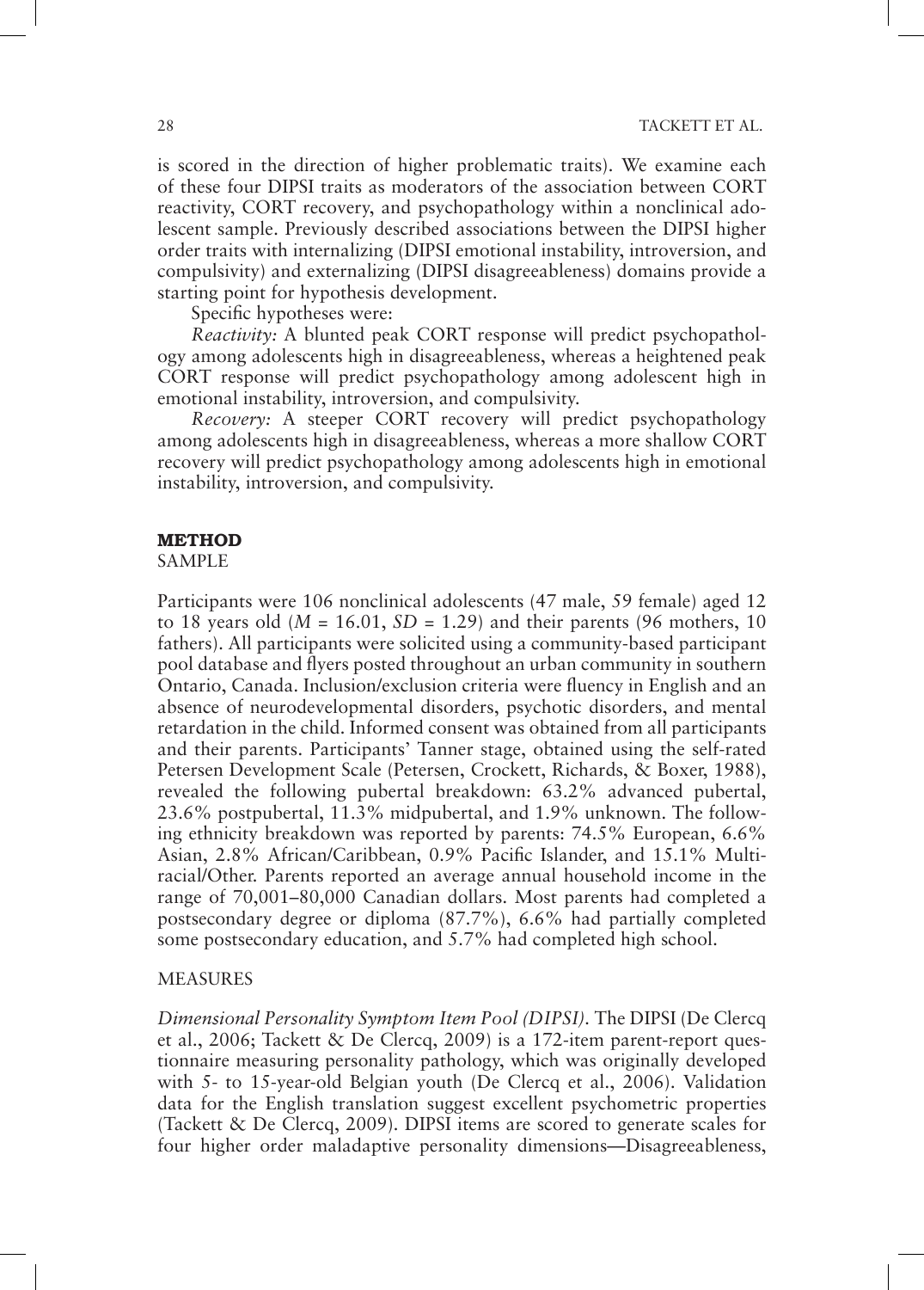Emotional Instability, Introversion, and Compulsivity—and 27 lower order facets. Scale reliabilities (Cronbach's alpha) for the higher order DIPSI dimension scores ranged from .91 (Introversion) to .98 (Disagreeableness) in the present sample.

*Child Behavior Checklist (CBCL–6–18).* The CBCL (Achenbach, 2001) is a 118-item parent-report questionnaire measuring psychopathology among 6- to 18-year-old youth. The presence of problems in the past 6 months is rated 0–2, ranging from *not true (as far as you know)* to *very true or often true*. Items from the CBCL are scored to generate dimensional scores for Internalizing Problems, Externalizing Problems, and Total Problems, as well as specific syndrome scales, which have demonstrated good psychometric properties (Achenbach & Rescorla, 2001). In the current investigation, we examined the CBCL Total Problem scale, which provides a global measure of internalizing, externalizing, social, attention, and thought problems. Cronbach's alpha for this scale was .94 in the present sample.

*Trier Social Stress Test (TSST).* The TSST (Kirschbaum, Pirke, & Hellhammer, 1993) is a laboratory protocol that was designed to be a "strong situation" that elicits a stress response to a psychosocial stressor (Kirschbaum et al., 1993). This protocol involved a 3-minute anticipatory period during which participants were asked to prepare a brief speech describing why they would be an ideal candidate for their dream job. Next, participants were asked to give this speech to two unacquainted judges for 4 minutes, who prompted participants to continue if they paused for longer than 10 seconds. Participants were then asked to complete a 5-minute math task (i.e., "Count backwards out loud, starting at the number 996 in steps of 7."). If participants made any errors, they were asked to start over. After three errors or six successful responses, the judges provided new starting and count numbers.

*CORT Assays.* CORT samples were collected through passive-drool between noon and sundown to limit the potential influence of diurnal variation in CORT levels (Kirschbaum & Hellhammer, 1994). Samples from female participants were obtained during the self-reported follicular phase (first 10 days) of the menstrual cycle—the hormonal nadir of the menstrual cycle to allow for the greatest sensitivity of hormonal responses to psychological events (Kirschbaum, Kudielka, Gaab, Schommer, & Hellhammer, 1999). Participants were requested to abstain from eating, drinking, and smoking for 2 to 4 hours prior to their testing session to prevent contamination of the saliva samples. Upon providing informed consent, participants rinsed their mouths and drank a small cup of water. After 30 minutes of sedentary activity (e.g., completing questionnaires), participants were requested to drool into a 2-mL IBL vial using a sanitary straw. Samples were transferred to a −20°C freezer and shipped on dry ice to be assayed at Clemens Kirschbaum's laboratory (Technical University of Dresden) where they were immunoassayed (IBL International, Hamburg, Germany). The intraassay and interassay coefficients for cortisol were below 8%.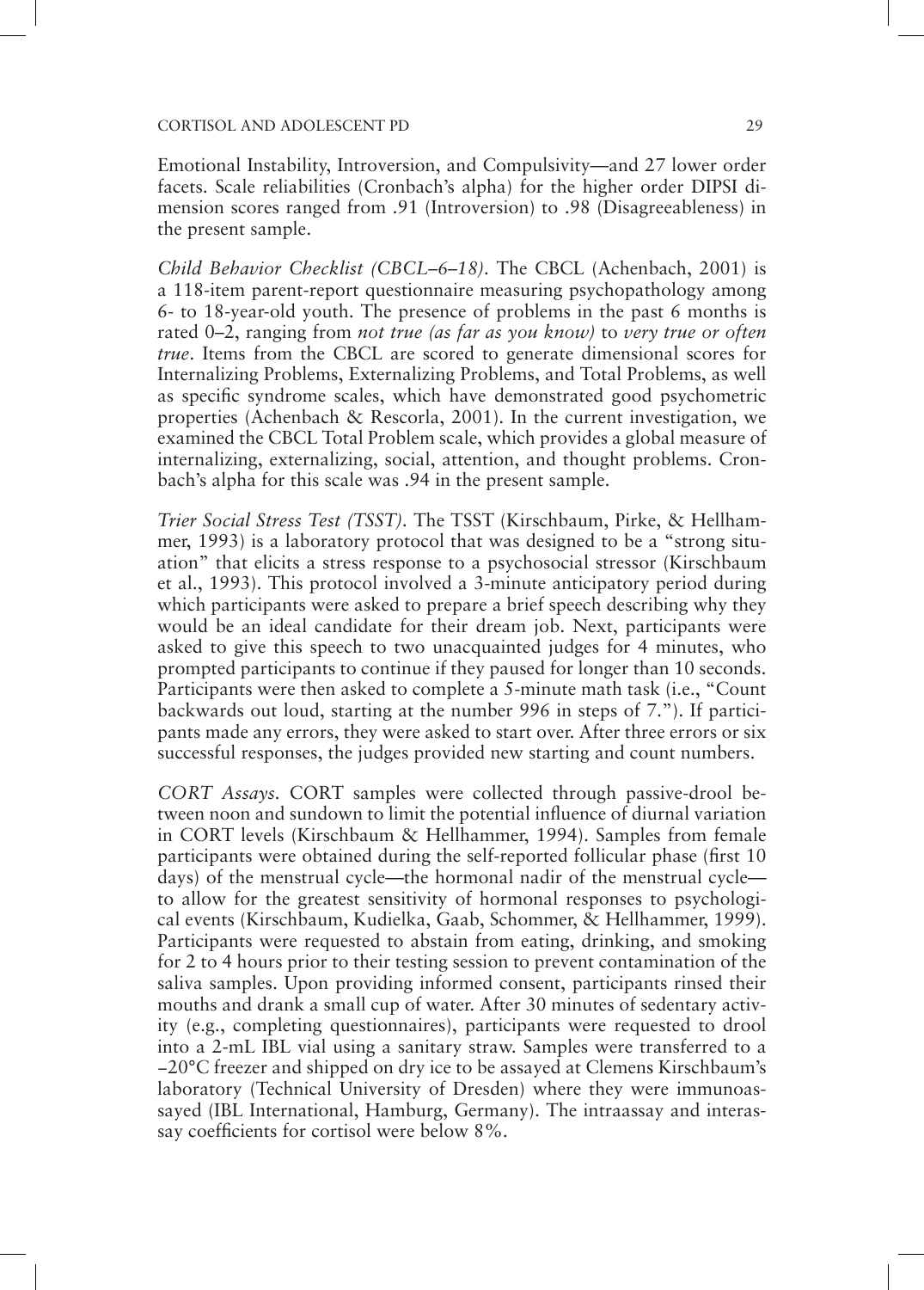# PROCEDURE

Data for this investigation were drawn from a larger longitudinal study examining the role of personality traits in predicting behavioral outcomes. In total, 185 youth aged 11–17 years at intake were invited for a follow-up assessment. Of those eligible, 144 completed this second assessment 1–3 years following their initial participation.<sup>1</sup> Ethics approval was obtained from the research ethics board. Packages including informed consent documentation and questionnaires were mailed to participants to be completed and returned at an in-lab visit, during which they completed an extended assessment battery and provided saliva samples; however, 38 participants were unable to attend and therefore returned completed questionnaires by mail.<sup>2</sup> The present investigation included only those participants who attended the in-lab testing session, so the final sample comprised 106 youth and their parents. During the lab visit, baseline CORT samples (T1) were collected immediately prior to the administration of the TSST. Subsequently, two samples were collected at 20 minutes (T2) and 35 minutes (T3) following the start of the TSST speech task. Participating families received \$50 Canadian plus a \$25 gift card for completing the protocol. Missing data were minimal  $\langle$ <1% for any measure) and were imputed using the expectation-maximization (EM) algorithm in SPSS 20.

# RESULTS

All variables were screened for nonnormality prior to analysis. To approximate a normal distribution, the following transformations were applied: One extreme value was obtained for CORT at T3 (it was 3.91 *SD* above the mean) and was Winsorized; time of waking was standardized; and CORT data from T1, T2, and T3 were log-transformed (Mehta & Josephs, 2006). Descriptive statistics and correlation coefficients are displayed in Table 1. Mean comparisons of CORT data suggest that the TSST provocation successfully elicited an endocrine stress response: T1 vs. T2:  $t(105) = -8.55$ ,  $p <$ .001; T2 vs. T3: *t*(105) = 3.58, *p* = .001. Following transformation, CORT reactivity was computed by subtracting T2 scores from T1 scores, whereas CORT recovery was computed by subtracting T3 scores from T2 scores. Although area-under-the-curve analyses are also sometimes used to examine CORT reactivity, this statistic does not allow differentiation between reactivity and recovery indices (Lobo, Jiménez-Valverde, & Real, 2008); thus, we relied on change scores in the present study. Four hierarchical moderated regression models were conducted to examine the interaction between either

<sup>1.</sup> We conducted *t* tests on DIPSI data collected during the intake phase to determine if the 144 participating in the current study evidenced significant differences from those eligible but who did not participate  $(n = 41)$ . The results of these analyses revealed no significant differences, all  $ts(183) < 1.14$ , all  $ps < .255$ .

<sup>2.</sup> We conducted *t* tests on DIPSI data to determine if the 106 participating in the current study evidenced significant differences from those who participated by mail only  $(n = 38)$ . The results of these analyses revealed no significant differences, all *t*s(142) < 0.70, all *p*s < .487.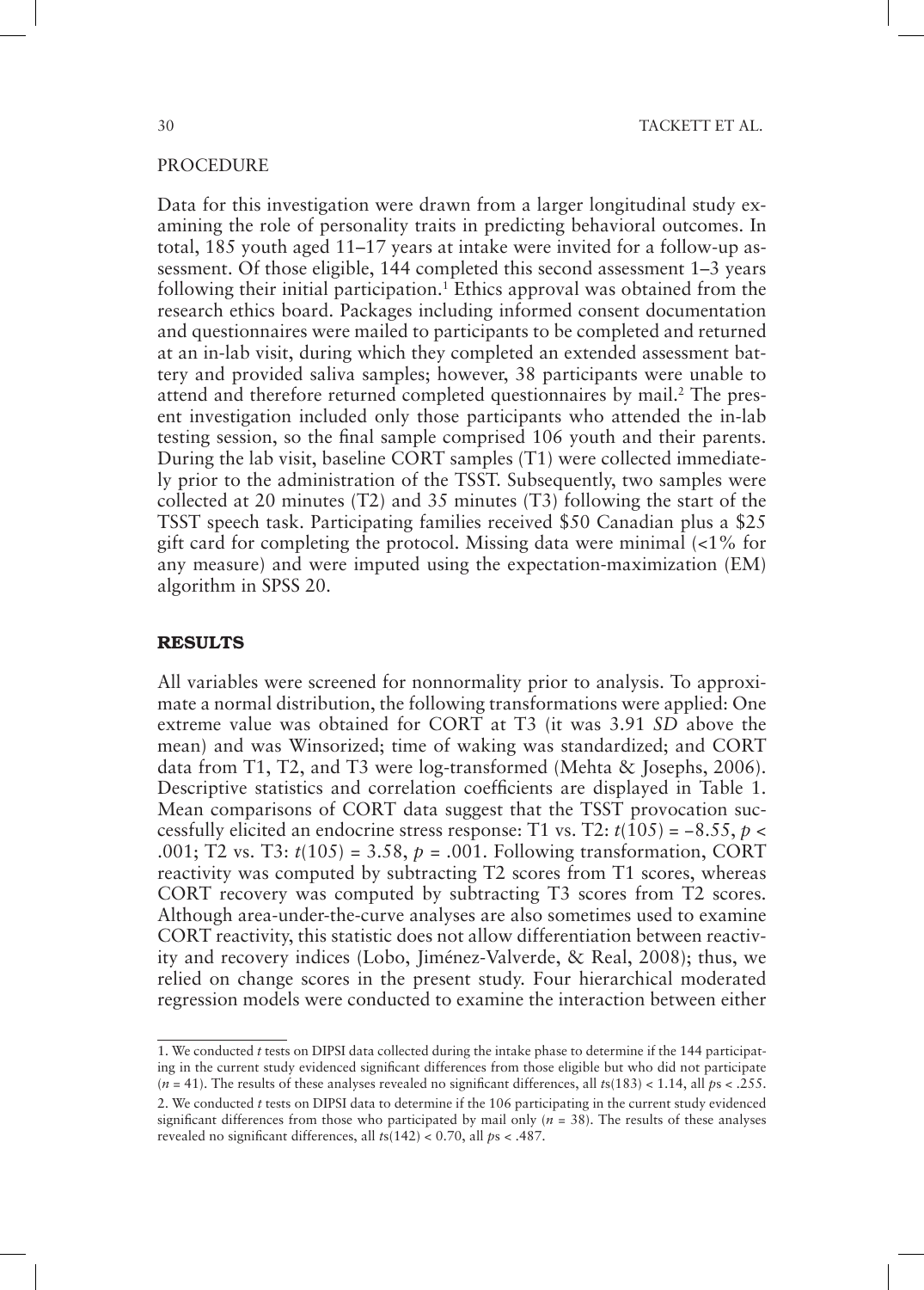|                                | 1         | $\overline{2}$ | 3         | $\overline{4}$ | 5       | 6    | 7     |
|--------------------------------|-----------|----------------|-----------|----------------|---------|------|-------|
| 1. DIPSI Disagreeableness      | 1.00      |                |           |                |         |      |       |
| 2. DIPSI Emotional Instability | $0.83***$ | 1.00           |           |                |         |      |       |
| 3. DIPSI Introversion          | $0.62***$ | $0.73***$      | 1.00      |                |         |      |       |
| 4. DIPSI Compulsivity          | $0.38***$ | $0.48***$      | $0.57***$ | 1.00           |         |      |       |
| 5. CORT Reactivity             | 0.01      | $-0.07$        | $-0.10$   | $-0.01$        | 1.00    |      |       |
| 6. CORT Recovery               | 0.03      | 0.03           | 0.03      | 0.02           | 0.00    | 1.00 |       |
| 7. CBCL Total Problems         | $0.81***$ | $0.74***$      | $0.57***$ | $0.30**$       | 0.03    | 0.10 | 1.00  |
| M                              | 1.68      | 1.52           | 1.39      | 1.84           | $-0.20$ | 0.04 | 22.96 |
| <i>SD</i>                      | 0.59      | 0.56           | 0.46      | 0.77           | 0.24    | 0.13 | 20.40 |

**TABLE 1. Bivariate Correlation Coefficients and Descriptive Statistics**

*Note*. DIPSI = Dimensional Personality Symptom Item Pool. CORT = Cortisol. CBCL = Child Behavior Checklist. \**p* < .05. \*\**p* <.01. \*\*\**p* <.001.

CORT reactivity or CORT recovery and the higher order DIPSI traits (i.e., 1: Disagreeableness; 2: Emotional Instability; 3: Introversion; 4: Compulsivity). All independent and moderator variables were centered prior to analysis. For each model, we first entered the effect of youth sex and time of waking (Step 1), followed by main effects for either CORT reactivity or recovery and one higher order DIPSI trait (Step 2). Next, we entered the interaction terms for linear moderators (Step 3), followed by the quadratic main effect for CORT reactivity or recovery (terms were derived as the square of each variable) and the product of this term with the DIPSI trait (Step 4). In all models, neither sex nor time of waking significantly predicted CBCL Total Problems ( $\beta$  =  $-173$ ,  $p > .05$  and  $\beta = .015$ ,  $p > .05$ , respectively) and were therefore omitted from Tables 1 and 2. Simple effects were tested using the Hayes and Matthes (2009) MODPROBE modeling approach and used moderator values +/−1 *SD* from the mean.

# CORT REACTIVITY

Results from moderated regression analyses for CORT reactivity are displayed in Table 2. In all four models, the main effects for the higher order DIPSI traits positively predicted CBCL Total Problems,<sup>3</sup> whereas all main effects for CORT reactivity were nonsignificant. In addition, none of the linear moderator effects were significant. Remaining significant effects were scattered across analyses, with no clear patterns of significance emerging. The

<sup>3.</sup> Given the lack of previous research jointly examining the focal constructs of the present study, specific hypotheses were not formulated for the prediction of internalizing versus externalizing problems. However, exploratory analyses predicting CBCL Internalizing and Externalizing problems revealed few differences in the pattern of linear moderation effects. None of the specific moderator effects for CORT reactivity were significant in predicting either internalizing or externalizing problems, whereas CORT recovery interacted with three of four DIPSI traits. Specifically, CORT recovery was negatively associated with internalizing and externalizing problems when Emotional Instability, Introversion, and Compulsivity were low, whereas CORT recovery was positively associated with internalizing and externalizing problems when these traits were high. A notable exception was for Disagreeableness, which showed a significant interaction with CORT recovery in predicting internalizing problems ( $\beta$  = .240,  $p$  = .003), but not externalizing problems (β =  $-.096$ , *p* = .128). High CORT reactivity was associated with higher internalizing problems among highly disagreeable youth,  $t(100) = 2.28$ ,  $p = .024$ .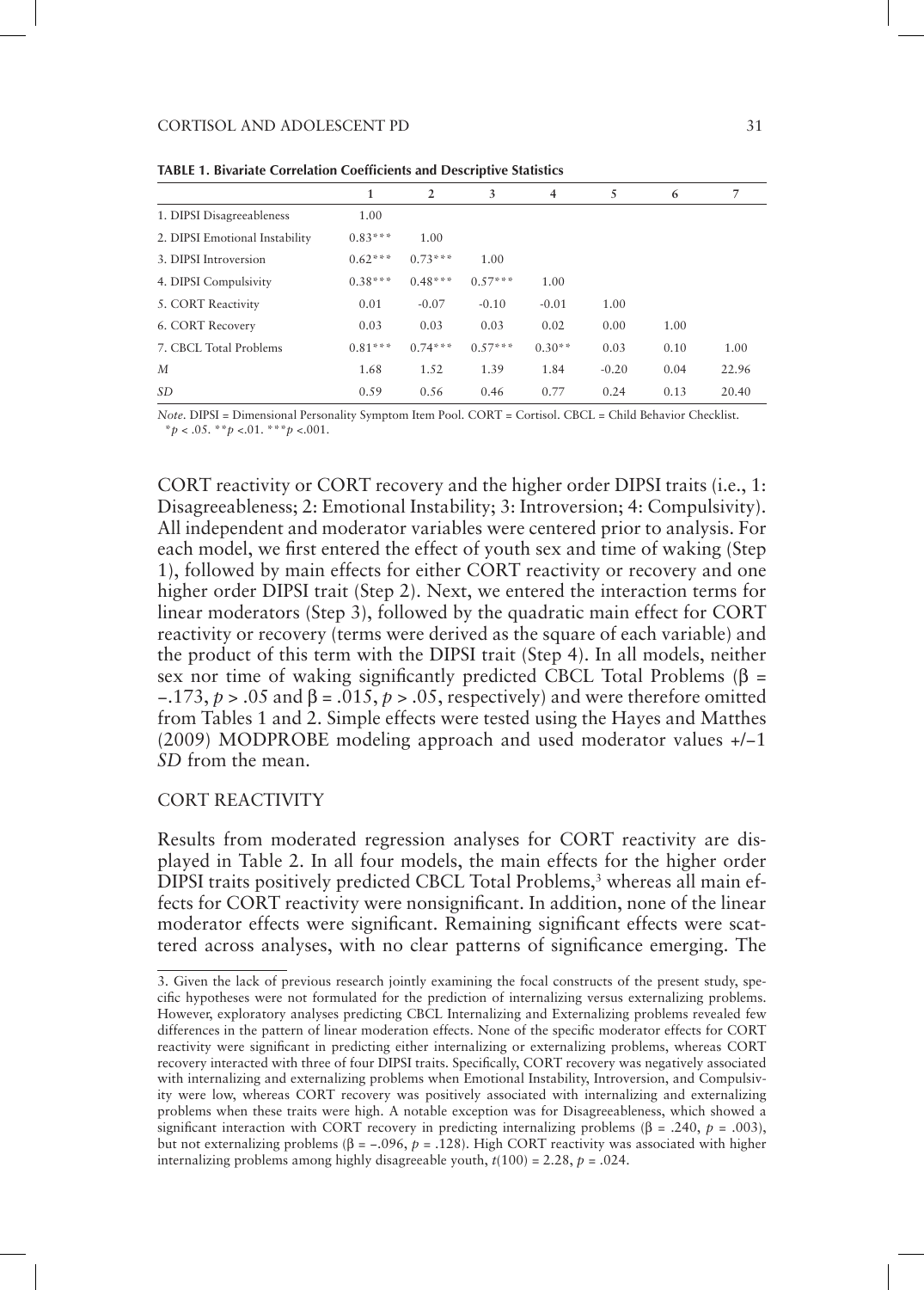| Step           | Variable                            | $\boldsymbol{B}$                   | $SE_B$                            | 95% CI                                    | $R^2$ | $\boldsymbol{F}$ |
|----------------|-------------------------------------|------------------------------------|-----------------------------------|-------------------------------------------|-------|------------------|
|                |                                     |                                    |                                   | Model 1: DIPSI Disagreeableness (DIS)     |       |                  |
| $\overline{2}$ | <b>CORT REA</b>                     | 3.11                               | 5.02                              | $[-6.85, 13.08]$                          | 0.66  | 49.78***         |
|                | <b>DIPSI DIS</b>                    | $27.95***$                         | 2.03                              | [23.92, 31.99]                            |       |                  |
| 3              | CORT REA $\times$ DIS               | $-7.47$                            | 7.26                              | $[-21.88, 6.94]$                          | 0.67  | $40.06***$       |
| $\overline{4}$ | <b>CORT REA<sup>2</sup></b>         | $-50.99*$                          | 20.99                             | $[-92.65, -9.33]$                         | 0.69  | $30.64***$       |
|                | CORT $REA2 \times DIS$              | $-3.19$                            | 31.74                             | $[-66.17, 59.79]$                         |       |                  |
|                |                                     |                                    |                                   | Model 2: DIPSI Emotional Instability (EI) |       |                  |
| $\overline{2}$ | <b>CORT REA</b>                     | 8.71                               | 5.61                              | $[-2.42, 19.85]$                          | 0.58  | $35.05***$       |
|                | <b>DIPSI EI</b>                     | $27.12***$                         | 2.36                              | [22.44, 31.80]                            |       |                  |
| 3              | CORT REA $\times$ EI                | $-1.92$                            | 7.88                              | $[-17.55, 13.71]$                         | 0.58  | $27.79***$       |
| $\overline{4}$ | <b>CORT REA<sup>2</sup></b>         | $-36.48$                           | 23.55                             | $[-83.23, 10.26]$                         | 0.62  | $22.53***$       |
|                | CORT REA <sup>2</sup> $\times$ EI   | $-94.79*$                          | 37.78                             | $[-169.75, -19.82]$                       |       |                  |
|                |                                     |                                    | Model 3: DIPSI Introversion (ITR) |                                           |       |                  |
| $\overline{2}$ | <b>CORT REA</b>                     | 8.84                               | 7.03                              | $[-5.11, 22.79]$                          | 0.35  | $13.30***$       |
|                | <b>DIPSI ITR</b>                    | $25.00***$                         | 3.61                              | [17.85, 32.15]                            |       |                  |
| 3              | CORT REA × ITR                      | $-21.68$                           | 11.54                             | $[-44.57, 1.21]$<br>0.37                  |       | $11.62***$       |
| 4              | <b>CORT REA<sup>2</sup></b>         | $-5.62$                            | 28.83                             | $[-62.84, 51.61]$                         | 0.37  | $8.21***$        |
|                | CORT $REA2 \times ITR$              | $-26.39$                           | 50.99                             | $[-127.57, 74.80]$                        |       |                  |
|                |                                     | Model 4: DIPSI Compulsivity (COMP) |                                   |                                           |       |                  |
| $\overline{2}$ | <b>CORT REA</b>                     | 5.70                               | 8.02                              | $[-10.20, 21.61]$                         | 0.14  | $4.24**$         |
|                | <b>DIPSI COMP</b>                   | $8.94***$                          | 2.48                              | [4.02, 13.85]                             |       |                  |
| 3              | CORT REA × COMP                     | $-17.92$                           | 9.14                              | $[-36.05, 0.22]$                          | 0.18  | $4.26**$         |
| $\overline{4}$ | <b>CORT REA<sup>2</sup></b>         | 26.96                              | 31.15                             | $[-34.85, 88.76]$                         | 0.22  | $3.91**$         |
|                | CORT REA <sup>2</sup> $\times$ COMP | 70.72                              | 37.12                             | $[-2.95, 144.40]$                         |       |                  |

**TABLE 2. Moderated Hierarchical Regression Analyses Predicting Child Behavior Checklist (CBCL) Total Problems From Cortisol Reactivity (CORT REA), and Dimensional Personality Symptom Item Pool (DIPSI) Traits**

*Note.* Separate moderated hierarchical regression analyses were conducted for each higher-order DIPSI trait to examine the linear, quadratic, and interaction terms between adolescent PD traits and CORT reactivity. For all models, sex and time of waking were entered in Step 1, but neither significantly predicted CBCL Total Problems (β = -.173,  $p > .05$ ) and β = .015, *p* > .05, respectively) and were therefore omitted. Model estimates are displayed for new variables added at each subsequent step (omitted estimates available upon request). Reported  $R<sup>2</sup>$  coefficients denote the proportion of variance explained by all predictor variables for each forced block entry. *F* denotes statistical significance of the regression model at each step. *B* = unstandardized regression coefficient. *SE* = standard error. Values in square brackets denote 95% confidence intervals.

 $**p* < .05. ***p* < .01. ****p* < .001.$ 

only significant moderation was evident for CORT reactivity<sup>2</sup>  $\times$  Emotional Instability ( $\beta$  = -.344,  $p$  = .014). The simple effects analysis for the quadratic interaction suggests that the association between CBCL Total problems and Emotional Instability was highest when CORT reactivity was high, *t*(98) =  $-2.89, p = .005$ .<sup>4</sup>

<sup>4.</sup> All moderated regression analyses were repeated after excluding seven female participants who reported using hormonal contraceptives to examine their potential influence on the current results. The same pattern of results emerged. These results are available from the first author on request.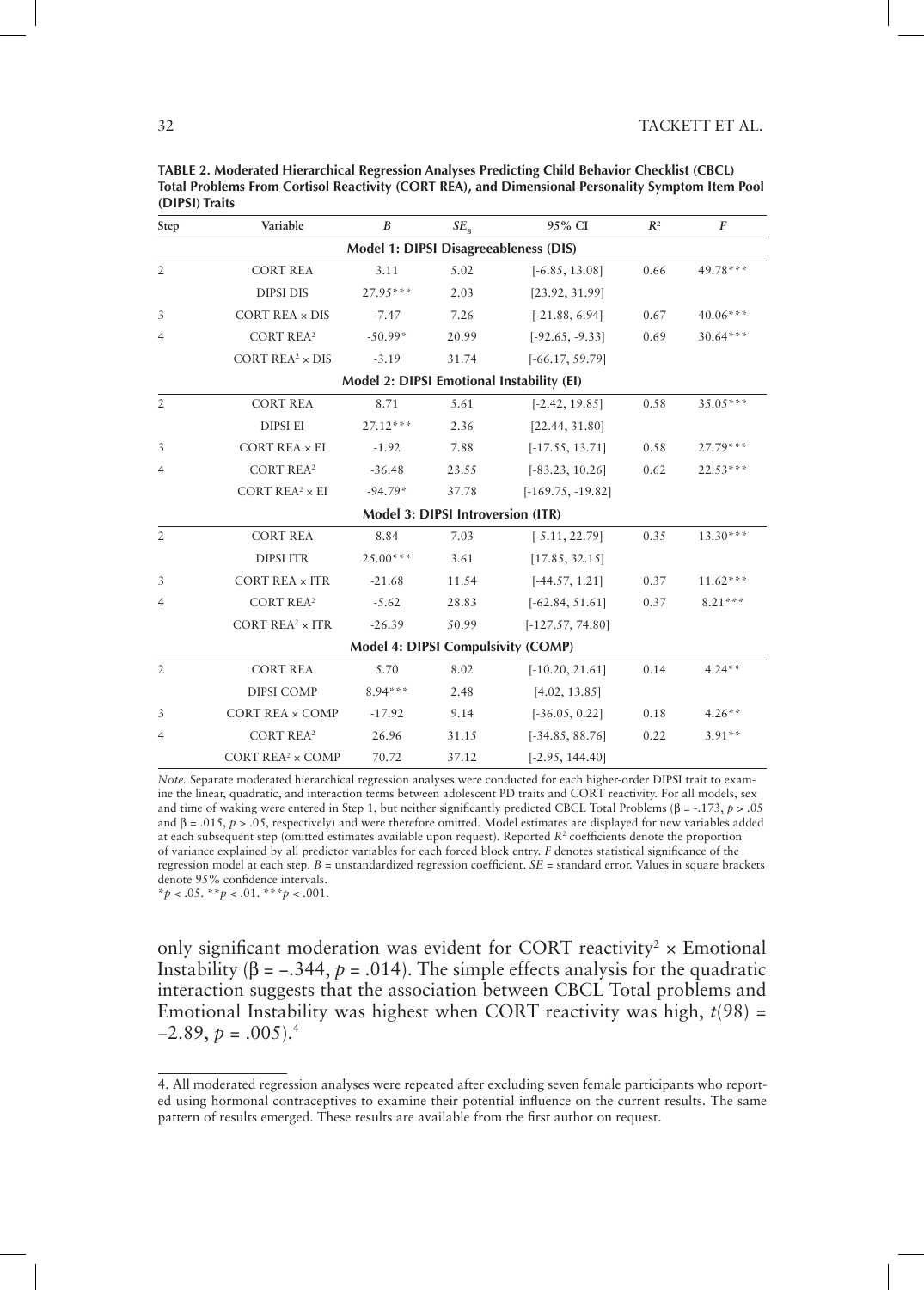| Step                                  | Variable                                  | $\boldsymbol{B}$ | $SE_{R}$                          | 95% CI                  | $R^2$ | $\boldsymbol{F}$ |  |  |  |  |
|---------------------------------------|-------------------------------------------|------------------|-----------------------------------|-------------------------|-------|------------------|--|--|--|--|
| Model 1: DIPSI Disagreeableness (DIS) |                                           |                  |                                   |                         |       |                  |  |  |  |  |
| $\overline{2}$                        | <b>CORT REC</b>                           | 12.76            | 9.21                              | $[-5.50, 31.03]$        | 0.67  | $50.92***$       |  |  |  |  |
|                                       | <b>DIPSI DIS</b>                          | $27.91***$       | 2.02                              | [23.91, 31.92]          |       |                  |  |  |  |  |
| 3                                     | CORT REC × DIS                            | 66.96***         | 17.68                             | [31.89, 102.02]         | 0.71  | 48.99***         |  |  |  |  |
| $\overline{4}$                        | <b>CORT REC<sup>2</sup></b>               | 99.10*           | 43.08                             | [13.62, 184.59]         | 0.73  | 38.86***         |  |  |  |  |
|                                       | CORT $REC2 \times DIS$                    | 252.83*          | 97.62                             | [59.11, 446.55]         |       |                  |  |  |  |  |
|                                       | Model 2: DIPSI Emotional Instability (EI) |                  |                                   |                         |       |                  |  |  |  |  |
| $\overline{2}$                        | <b>CORT REC</b>                           | 12.77            | 10.39                             | $[-7.85, 33.38]$        | 0.58  | $34.52***$       |  |  |  |  |
|                                       | <b>DIPSI EI</b>                           | 26.81 ***        | 2.37                              | [22.12, 31.50]          |       |                  |  |  |  |  |
| 3                                     | CORT REC × EI                             | $94.75$ ***      | 23.58                             | [47.96, 131.54]         | 0.64  |                  |  |  |  |  |
| $\overline{4}$                        | <b>CORT REC<sup>2</sup></b>               | 95.80            | 49.52                             | $[-2.47, 194.08]$       | 0.67  | 28.98 ***        |  |  |  |  |
|                                       | CORT REC <sup>2</sup> $\times$ EI         | 425.26 **        | 128.71                            | [169.83, 680.69]        |       |                  |  |  |  |  |
|                                       |                                           |                  | Model 3: DIPSI Introversion (ITR) |                         |       |                  |  |  |  |  |
| $\overline{2}$                        | <b>CORT REC</b>                           | 13.82            | 12.97                             | $[-11.91, 39.55]$       | 0.34  | $13.14***$       |  |  |  |  |
|                                       | <b>DIPSI ITR</b>                          | $24.52$ ***      | 3.60                              | [17.37, 31.66]          |       |                  |  |  |  |  |
| 3                                     | CORT REC × ITR                            | $130.58$ ***     | 30.15                             | [70.76, 190.40]<br>0.45 |       | $16.11***$       |  |  |  |  |
| $\overline{4}$                        | <b>CORT REC<sup>2</sup></b>               | 5.76             | 61.88                             | $[-117.03, 128.56]$     | 0.45  | $11.68***$       |  |  |  |  |
|                                       | CORT REC <sup>2</sup> $\times$ ITR        | 267.69           | 218.16                            | [165.24, 700.61]        |       |                  |  |  |  |  |
| Model 4: DIPSI Compulsivity (COMP)    |                                           |                  |                                   |                         |       |                  |  |  |  |  |
| $\overline{2}$                        | <b>CORT REC</b>                           | 14.56            | 14.76                             | $[-14.72, 43.85]$       | 0.15  | $4.38**$         |  |  |  |  |
|                                       | <b>DIPSI COMP</b>                         | 8.81**           | 2.47                              | [3.91, 13.71]           |       |                  |  |  |  |  |
| 3                                     | CORT REC × COMP                           | $70.17**$        | 22.75                             | [25.04, 115.30]<br>0.22 |       | $5.70***$        |  |  |  |  |
| $\overline{4}$                        | CORT REC <sup>2</sup>                     | 10.51            | 74.66                             | $[-137.65, 158.68]$     | 0.24  | $4.44***$        |  |  |  |  |
|                                       | CORT REC <sup>2</sup> × COMP              | 217.38           | 142.82                            | $[-66.05, 500.80]$      |       |                  |  |  |  |  |

**TABLE 3. Moderated Hierarchical Regression Analyses Predicting Child Behavior Checklist (CBCL), Total Problems From Cortisol Recovery (CORT REC), and Dimensional Personality Symptom Item Pool (DIPSI) Traits**

*Note*. Separate moderated hierarchical regression analyses were conducted for each higher-order DIPSI trait to examine the linear, quadratic, and interaction terms between adolescent PD traits and CORT recovery. For all models, sex and time of waking were entered in Step 1, but neither significantly predicted CBCL Total Problems (β = -.173, *p* > .05 and β = .015, *p* > .05, respectively) and were therefore omitted. Model estimates are displayed for new variables added at each subsequent step (omitted estimates available upon request). Reported  $R<sup>2</sup>$  coefficients denote the proportion of variance explained by all predictor variables for each forced block entry. *F* denotes statistical significance of the regression model at each step. *B* = unstandardized regression coefficient. *SE* = standard error of unstandardized regression coefficient. Values in square brackets denote 95% confidence intervals.

\**p* < .05. \*\**p* < .01. \*\*\**p* < .001.

## CORT RECOVERY

Results from moderated regression analyses for CORT recovery are displayed in Table 3. In all four models, the main effects for the higher order DIPSI traits positively predicted CBCL Total Problems (see footnote 3), whereas all main effects for CORT recovery were nonsignificant. Linear interactions are displayed in Figure 1. Significant quadratic interactions are displayed in Figure 2. In Model 1, there were linear and quadratic interactions with Disagreeableness ( $\beta$  = .213,  $p$  < .001, and  $\beta$  = .173,  $p$  = .011,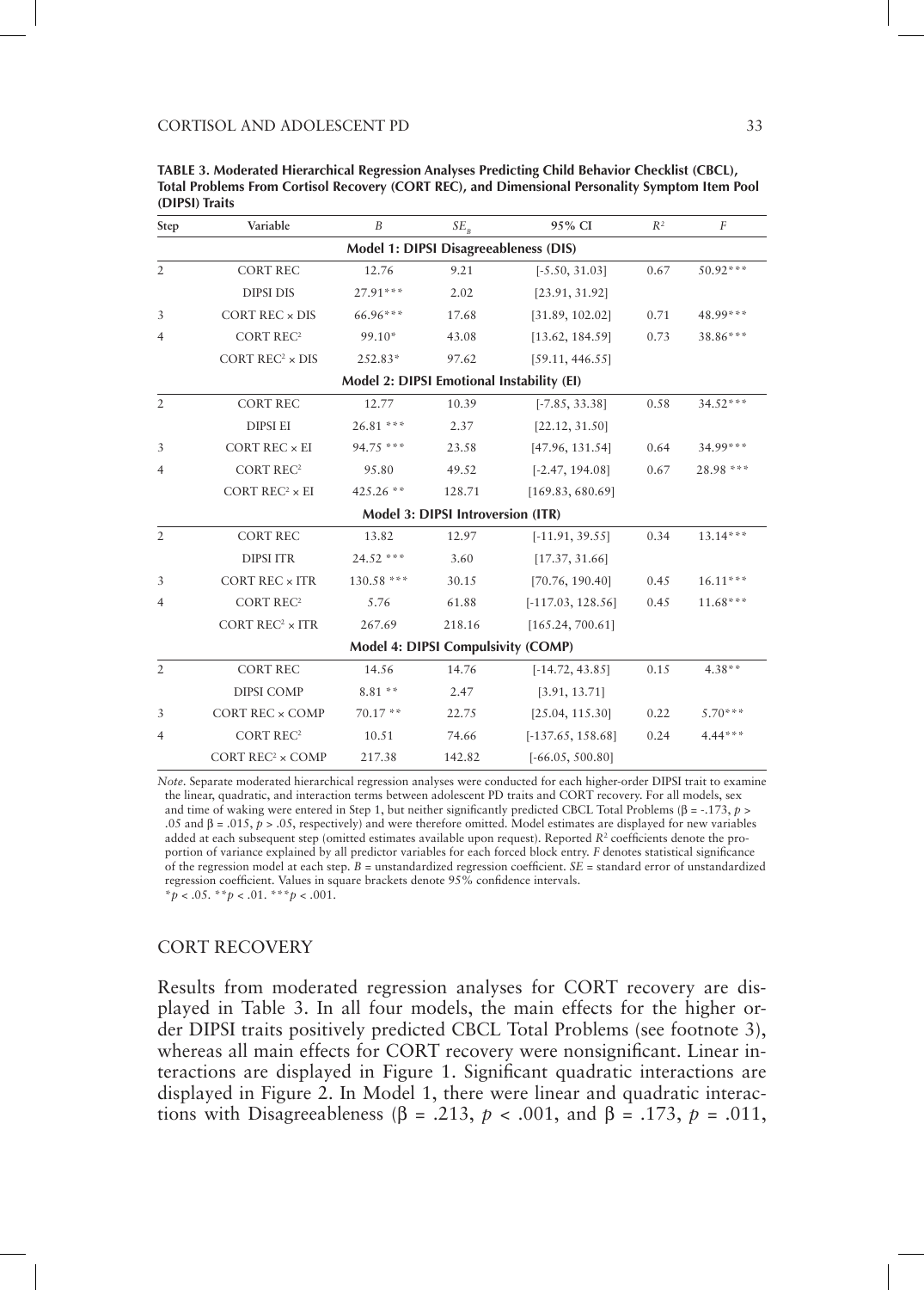

FIGURE 1. Linear interactions between CORT recovery and DIPSI traits in predicting CBCL Total Problems. DIS = DIPSI Disagreeableness; EI = DIPSI Emotional Instability; ITR = DIPSI Introversion; COMP = DIPSI Compulsivity. Higher values on CORT recovery indicate faster poststressor recovery.

respectively). The simple effects analysis for the linear interaction revealed that the relationship between CORT recovery and Total Problems was not significant among individuals low in Disagreeableness; among individuals high in Disagreeableness, however, steeper CORT recovery predicted higher Total Problems,  $t(100) = 3.94$ ,  $p < .001$ . That is, the CORT reactivity profile typically considered "adaptive" was associated with increased behavioral problems among youth high on the PD trait of Disagreeableness. The simple effects analysis for the quadratic interaction suggests that the association with CBCL Total problems and Disagreeableness was strongest when CORT recovery was fastest,  $t(98) = 3.04$ ,  $p = .003$ , with potentially accelerated fanning at steeper levels of CORT recovery.

There were also significant linear and quadratic interactions with Emotional Instability in Model 2 (β = .256, *p* < .001, and β = .238, *p* = .001, respectively). Similar to the pattern seen for Disagreeableness, the simple effects analysis for the linear interaction revealed that faster CORT recovery was associated with fewer Total Problems among individuals with low Emotional Instability,  $t(100) = -2.19$ ,  $p = .031$ . In contrast, faster CORT recovery was associated with a higher level of Total Problems among individuals with high levels of Emotional Instability,  $t(100) = 4.09$ ,  $p < .001$ . The simple effects analysis for the quadratic interaction suggests that the association with CBCL Total problems and Emotional Instability was strongest when CORT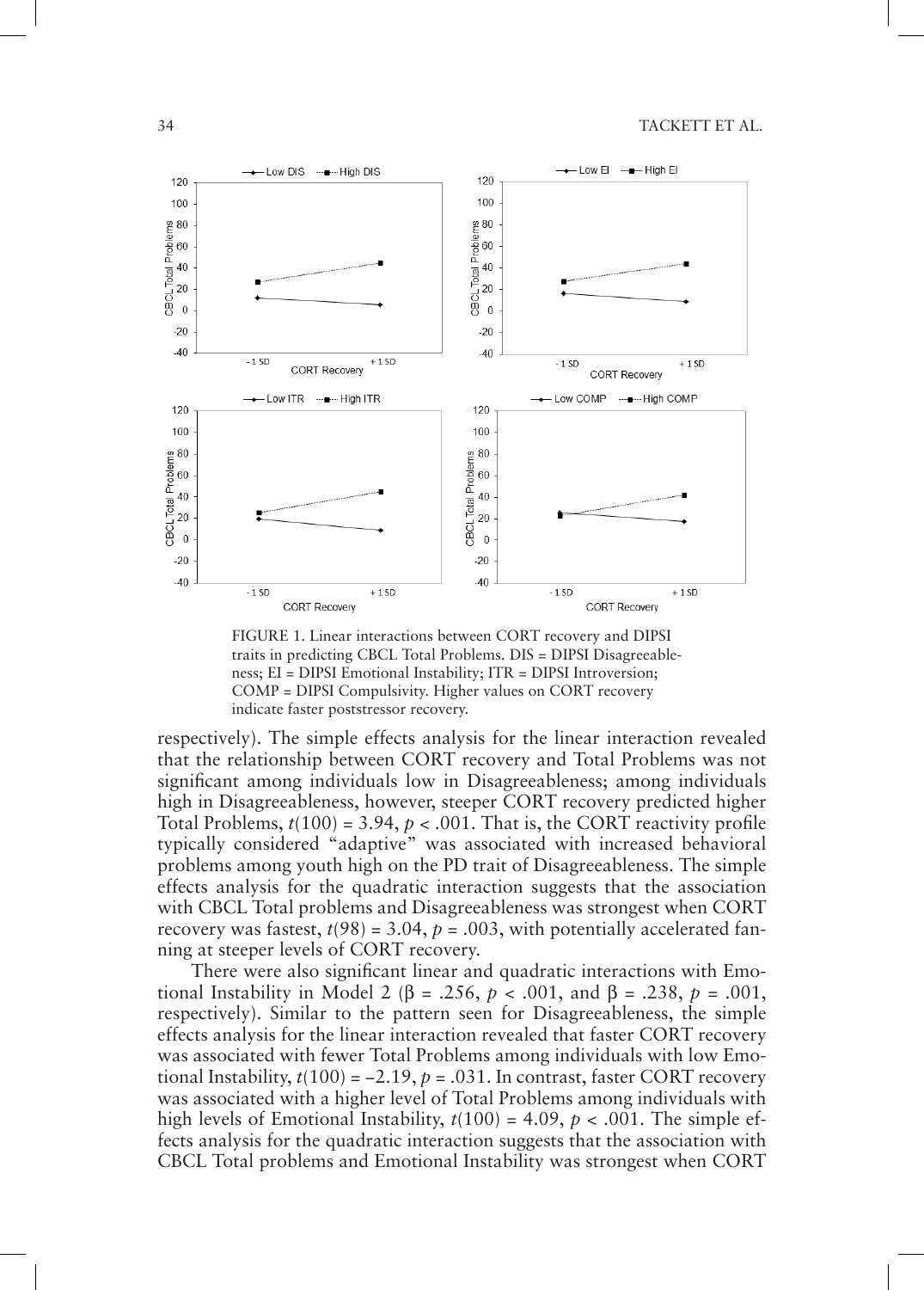

FIGURE 2. Quadratic interactions between CORT recovery time and DIPSI traits in predicting CBCL Total Problems. DIS = DIPSI Disagreeableness; EI = DIPSI Emotional Instability. Higher values on CORT recovery indicate faster poststressor recovery.

recovery was fastest,  $t(98) = 3.28$ ,  $p = .002$ , with potentially accelerated fanning at steeper levels of CORT recovery.

The same pattern was found for Introversion and Compulsivity traits and moderation of CORT recovery effects. In Model 3, there was a significant linear interaction between CORT recovery and Introversion (β = .327,  $p < .001$ ). The simple effects analysis for the linear interaction revealed that faster CORT recovery was associated with fewer Total Problems among individuals with low Introversion,  $t(100) = -2.42$ ,  $p = .017$ . In contrast, faster CORT recovery was associated with a higher level of Total Problems among individuals with high levels of Introversion,  $t(100) = 4.08$ ,  $p < .001$ . Finally, in Model 4, there was a significant linear interaction between CORT recovery and Compulsivity (β = .282,  $p < .001$ ). The simple effects analysis for the linear interaction revealed that CORT recovery was not associated with Total Problems among individuals with low Compulsivity. In contrast, faster CORT recovery was associated with a higher level of Total Problems among individuals with high levels of Compulsivity,  $t(100) = 3.10$ ,  $p = .002$ (see footnote 4).

Overall, across the four PD traits examined in this study, a consistent pattern emerged, in which faster CORT recovery—typically considered an adaptive CORT response profile—was associated with lower levels of psychopathology only among youth without elevated PD traits. Among youth with higher levels of PD traits, faster CORT recovery instead appeared to reflect a maladaptive profile, predicting higher levels of internalizing and externalizing psychopathology.

#### DISCUSSION

These results indicate that personality pathology consistently moderates the link between CORT recovery and broadly defined behavioral problems.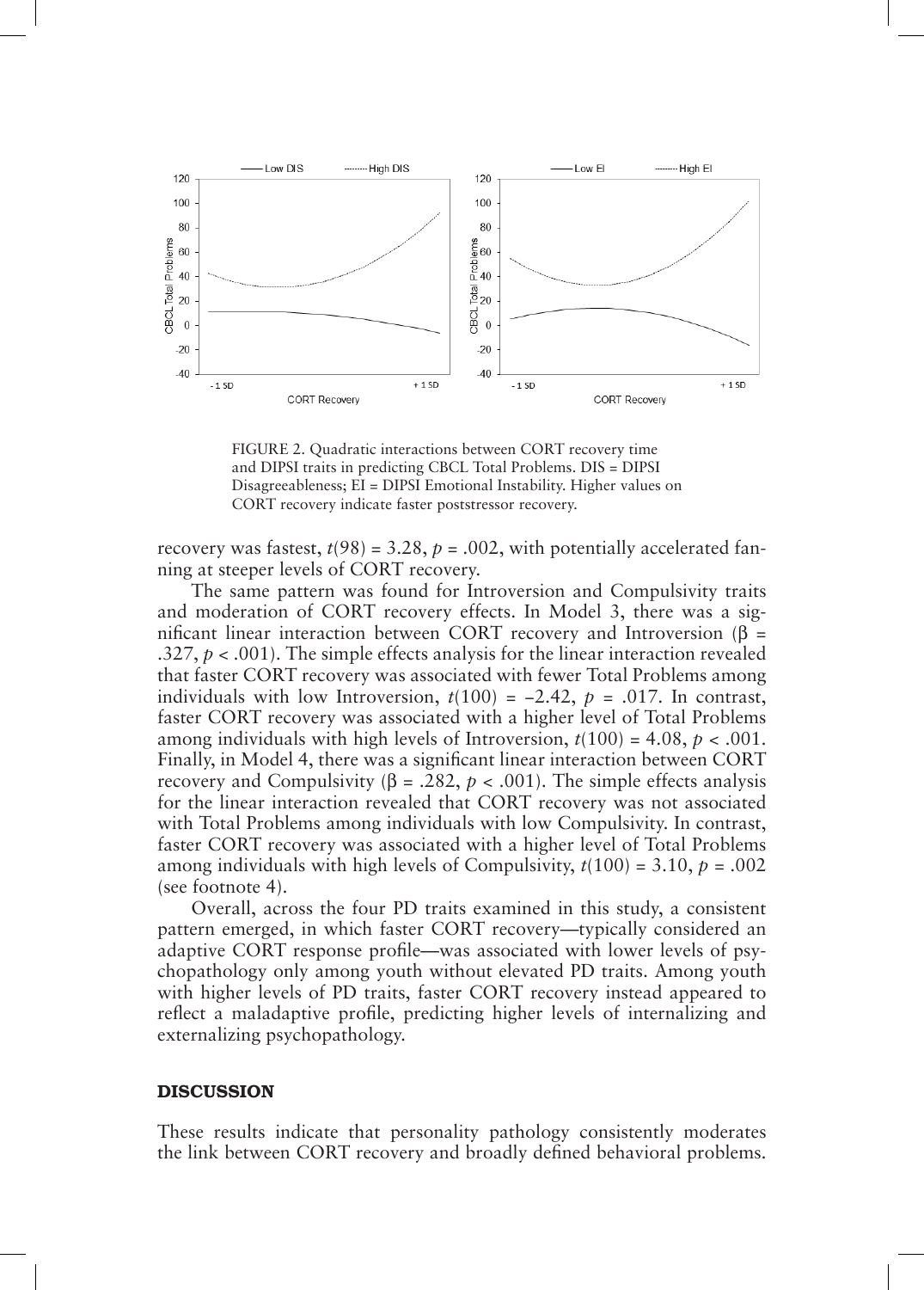CORT recovery interacted with all four domains of higher order youth PD traits in predicting overall behavioral problems. Specifically, the linear effects essentially replicated across all PD traits, such that in the context of higher levels of youth PD traits, faster levels of CORT recovery—which indicate a quicker return to baseline following stressor exposure—predicted a greater number of behavioral problems. In contrast, for youth with low levels of PD, faster CORT recovery predicted fewer behavioral problems. Contrary to our hypotheses, we did not see directional specificity for internalizing and externalizing DIPSI traits; rather, all PD traits interacted with the stress response in the same direction. Our results indicate that the classic conceptualization of faster CORT recovery reflecting an adaptive profile (e.g., Burke et al., 2005; Epel et al., 1998; Linden et al., 1997) may be reversed for those youth possessing high levels of PD traits. The context of higher levels of youth PD traits also moderated quadratic effects for CORT recovery for two traits—disagreeableness and emotional instability. At pathological ends of these spectra, faster CORT recovery showed an accelerated association with total behavioral problems.

It is clear that individual differences in PD traits offer increased nuance and complexity when investigating the adaptive and maladaptive correlates of different CORT profiles. In particular, the idea that quicker CORT recovery following a stressor is associated with adaptation (Dienstbier, 1989) may not hold in the context of PD traits. Although this is the first study, to the best of our knowledge, to investigate empirical associations in the context of youth PD, our broader knowledge about PD traits helps us understand the emergent picture in the present study. Specifically, PD traits are typically conceptualized as highly rigid characteristics (such that individuals with PDs are unable to adapt to situations when necessary) marked by a lack of insight and self-awareness. In this theoretical framework, the present results become clearer: It was those youth with high PD traits who, following a stressor exposure, returned to baseline perhaps too quickly. This finding may reflect a lack of impact of the stressful environment on those youth high in PD traits, and it may further demonstrate the general rigidity and inflexibility thought to mark the disorder. Parents' perceptions of mal/adaptivity may also be influenced by the perceived appropriateness of poststressor recovery (e.g., quick recovery from parental discipline may be viewed negatively, whereas slower recovery may be perceived favorably). These findings are particularly notable in that they showed robust replication across all four higher order traits, suggesting that the extent to which the quick CORT recovery profile is maladaptive may reflect core, underlying features of general PD. Our results also supported the importance of quadratic effects of CORT functioning within a youth PD context. These findings are again consistent with general theory and research in this area, but highlight them within the moderating context of youth PD traits and emphasize the importance of examining hormonal functioning across many situations, features, and potential moderators in the search for prediction of adaptation and maladaptation (Del Giudice et al., 2011).

PD traits did not robustly differentiate findings for CORT reactivity. Few significant findings emerged for CORT reactivity in the context of youth PD,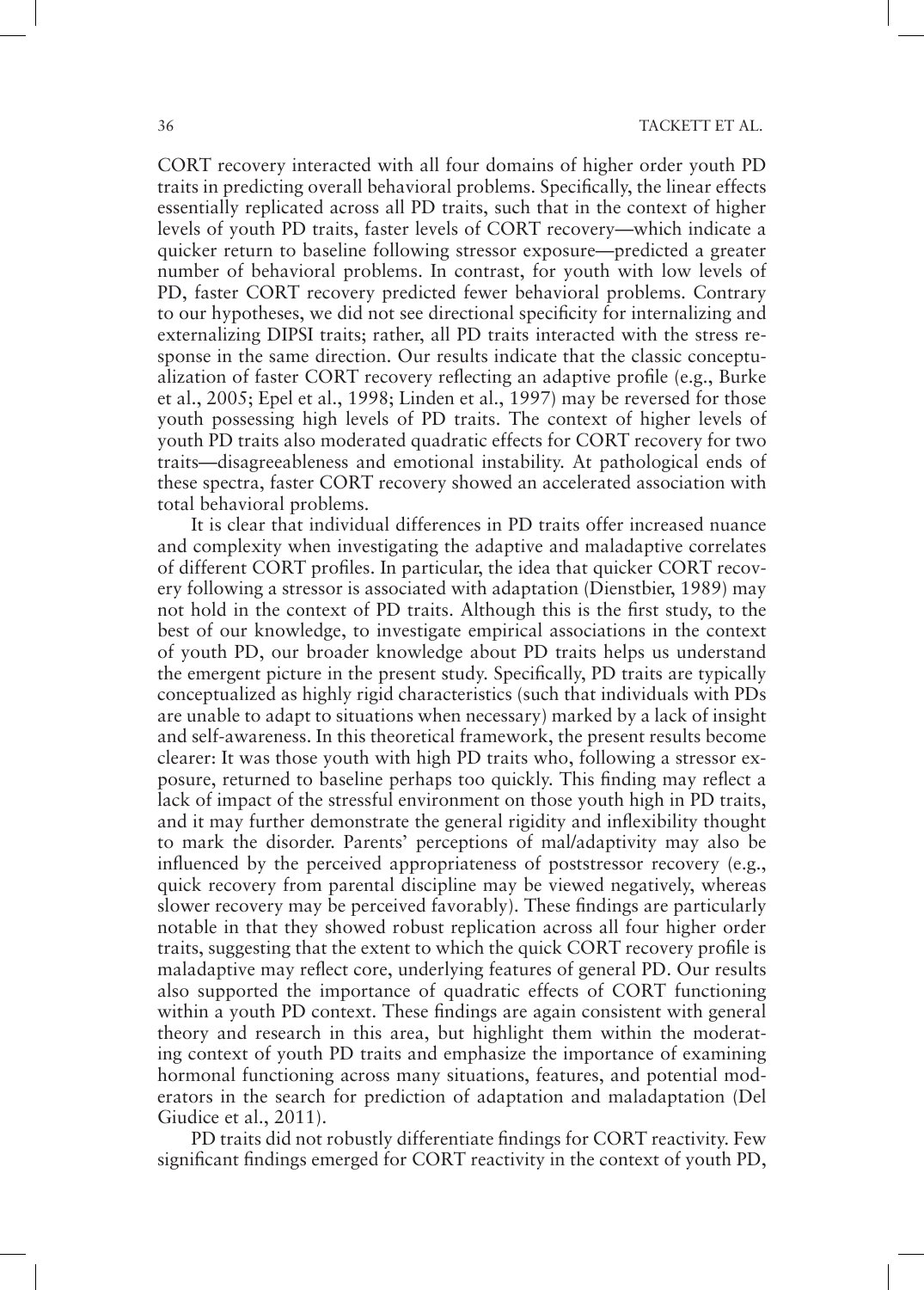with one exception. The presence of emotional instability in adolescence did moderate a quadratic effect for CORT reactivity, such that both extremely high and extremely low levels of CORT reactivity predicted greater overall problems, but only when emotional instability is high. This finding is largely consistent with previous theories regarding mal/adaptive CORT reactivity profiles (Adam et al., 2007) and suggests that differential PD contexts—particularly that of high emotional instability—may be particularly useful in elucidating a maladaptive CORT reactivity profile. Alternatively, it may be possible that youths with faster recovery times had low CORT reactivity to begin with; however, it is notable that CORT reactivity and recovery were not significantly correlated in this sample. Furthermore, when we repeated our regression analyses for CORT recovery including CORT reactivity as a covariate, the same general pattern of results emerged (additional results are available upon request).

Several limitations of the study should be noted, as well as important directions for future research. As the first empirical investigation of CORT reactivity/recovery profiles in a PD context, the findings presented here should be presented as preliminary evidence and replicated in future studies. Developmental considerations are certainly an important direction for future research. A previous investigation in this sample indicated potential differences in joint testosterone-CORT functioning between early and later adolescence (Tackett, Herzhoff, Harden, Page-Gould, & Josephs, 2013); however, conducting the analyses in the present sample across split-halves based on age produced no change in the findings. Thus, it will be important to examine whether these findings replicate in other ages, including adult samples, or whether they reflect an adolescent phenomenon. It is also notable that the follicular phase for female participants was determined from self-reports of menstruation cycles, because adolescent females often do not experience regular, 28-day cycles. In addition, the robustness of effects should ideally be demonstrated in larger samples and across different measures of personality pathology. This is particularly true in aiming to determine the potential specificity of what may be trait-specific findings (e.g., the interaction between quadratic effects for both CORT reactivity and recovery with trait emotional instability). Finally, empirical investigations of CORT recovery continue to be understudied relative to CORT reactivity (Dickerson & Kemeny, 2004; Linden et al., 1997; Ramsay & Lewis, 2003), despite growing evidence that associations with CORT recovery may offer different insights than those established in research on CORT reactivity, a point that is underscored by the results of the present study. Thus, these findings further support differentiating reactivity and recovery aspects of the stress response, identifying contextual moderators when identifying mal/adaptivity (e.g., Albers, Riksen-Walraven, Sweep, & Weerth, 2007; Tarullo, Mliner, & Gunnar, 2011) and expanding our theories and empirical investigations to more fully capture the stress recovery process.

In sum, this study presents the first empirical investigation of youth PD interactions with CORT reactivity/recovery profiles in the prediction of general psychopathology. We find consistent evidence that quicker CORT recovery may not always reflect adaptive functioning, because it relates to more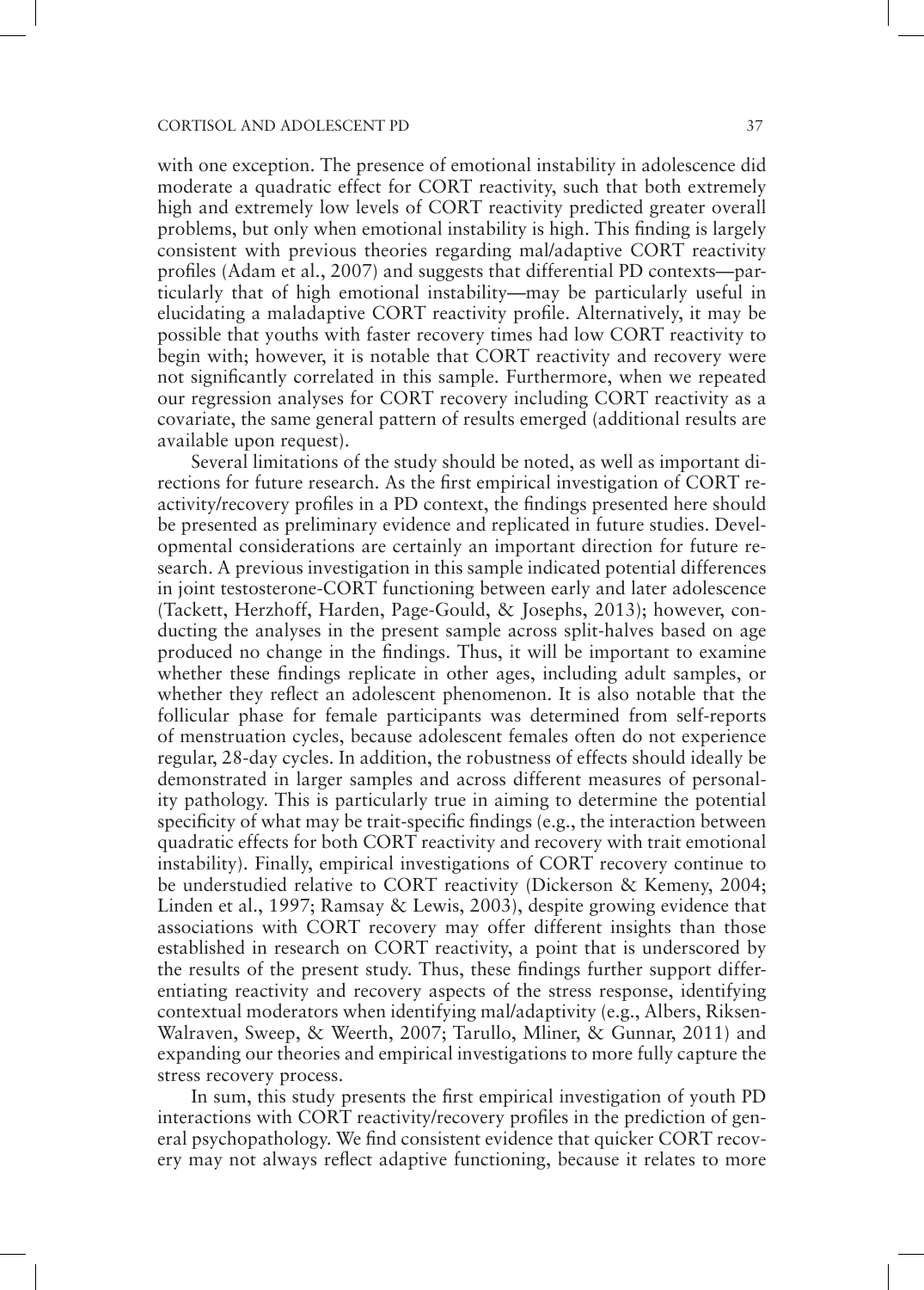problems in youth with high levels of PD. Taken together, this work highlights the relevance of youth PD traits for examining links between hormone functioning and broader behavioral problems, and it suggests that hormone functioning exerts fundamental interplay with individual differences in PD traits in predicting mal/adaptive outcomes.

#### REFERENCES

- Achenbach, T. M. (2001). *Child Behavior Checklist for ages 6–18*. Burlington, VT: University of Vermont, Department of Psychiatry.
- Achenbach, T. M., & Rescorla, L. A. (2001). *Manual for the ASEBA School-Age Forms & Profiles*. Burlington, VT: University of Vermont, Department of Psychiatry.
- Adam, E. K., Klimes-Dougan, B., & Gunnar, M. R. (2007). Social regulation of the adrenocortical response to stress in infants, children and adolescents: Implications for psychopathology and education. In D. Coch, G. Dawson, & K. W. Fischer (Eds.), *Human behavior, learning, and the developing brain: Atypical development* (pp. 264–304). New York: Guilford Press.
- Albers, E. M., Riksen-Walraven, J. M., Sweep, F. C. G. J., & de Weerth, C. (2008). Maternal behavior predicts infant cortisol recovery from a mild everyday stressor. *Journal of Child Psychology and Psychiatry, 49*(1), 97–103.
- Bouma, E. M. C., Riese, H., Ormel, J., Verhulst, F. C., & Oldehinkel, A. J. (2009). Adolescents' cortisol responses to awakening and social stress; Effects of gender, menstrual phase and oral contraceptives. The TRAILS study. *Psychoneuroendocrinology, 34,* 884–893.
- Burke, H. M., Davis, M. C., Otte, C., & Mohr, D. C. (2005). Depression and cortisol responses to psychological stress: A meta-analysis. *Psychoneuroendocrinology, 30*, 846–856.
- Cicchetti, D., & Crick, N. R. (2009). Precursors and diverse pathways to personality disorder in children and adolescents. *Development and Psychopathology, 21*, 683–685.
- De Clercq, B., De Fruyt, F., Van Leeuwen, K., & Mervielde, I. (2006). The structure of maladaptive personality traits in childhood: A step toward an integrative developmental perspective for *DSM-V*. *Journal of Abnormal Psychology, 115*(4), 639–657.
- Del Giudice, M., Ellis, B. J., & Shirtcliff, E. A. (2011). The Adaptive Calibration Model of stress responsivity. *Neuroscience and Behavioral Reviews, 35*, 1562–1592.
- Dickerson, S. S., & Kemeny, M. E. (2004). Acute stressors and cortisol responses: A theoretical integration and synthesis of laboratory research. *Psychological Bulletin, 130*(3), 355–391.
- Dienstbier, R. A. (1989). Arousal and physiological toughness: Implications for mental and physical health. *Psychological Review, 96,* 84–100.
- Epel, E. S., McEwen, B. S., & Ickovics, J. R. (1998). Embodying psychological thriving: Physical thriving in response to stress. *Journal of Social Issues, 54,* 301–322.
- Ferguson, C. J. (2010). A meta-analysis of normal and disordered personality across the life span. *Journal of Personality and Social Psychology, 98,* 659–667.
- Granger, D. A., Weisz, J. R., & Kauneckis, D. (1994). Neuroendocrine reactivity, internalizing behavior problems, and control-related cognitions in clinic-referred children and adolescents. *Journal of Abnormal Psychology, 103*(2), 267–276.
- Gunnar, M. R., Kryzer, E., Van Ryzin, M. J., & Phillips, D. A. (2011). The import of the cortisol rise in child care differs as a function of behavioral inhibition. *Developmental Psychology, 47*(3), 792–803.
- Gunnar, M. R., & Quevedo, K. (2007). The neurobiology of stress and development. *Annual Review of Psychology, 58*, 145–173.
- Gunnar, M. R., Wewerka, S., Frenn, K., Long, J. D., & Griggs, C. (2009). Developmental changes in hypothalamus-pituitary-adrenal activity over the transition to adolescence: Normative changes and associations with puberty. *Development and Psychopathology, 21,* 69–85.
- Hayes, A. F., & Matthes, J. (2009). Computational procedures for probing interactions in OLS and logistic regression: SPSS and SAS implementations. *Behavior Research Methods, 41,* 924–936.
- Kirschbaum, C., & Hellhammer, D. H. (1994). Salivary cortisol in psychoneuroendocrine research: Recent developments and applications. *Psychoneuroendocrinology, 19*, 313–333.
- Kirschbaum, C., Kudielka, B. M., Gaab, J., Schommer, N. C., & Hellhammer, D. H. (1999). Impact of gender, menstrual cycle phase, and oral contraceptives on the activity of the hypothalamus-pituitary-adrenal axis. *Psychosomatic Medicine, 61,* 154–162.
- Kirschbaum, C., Pirke, K. M., & Hellhammer, D. H. (1993). The "Trier Social Stress Test"-